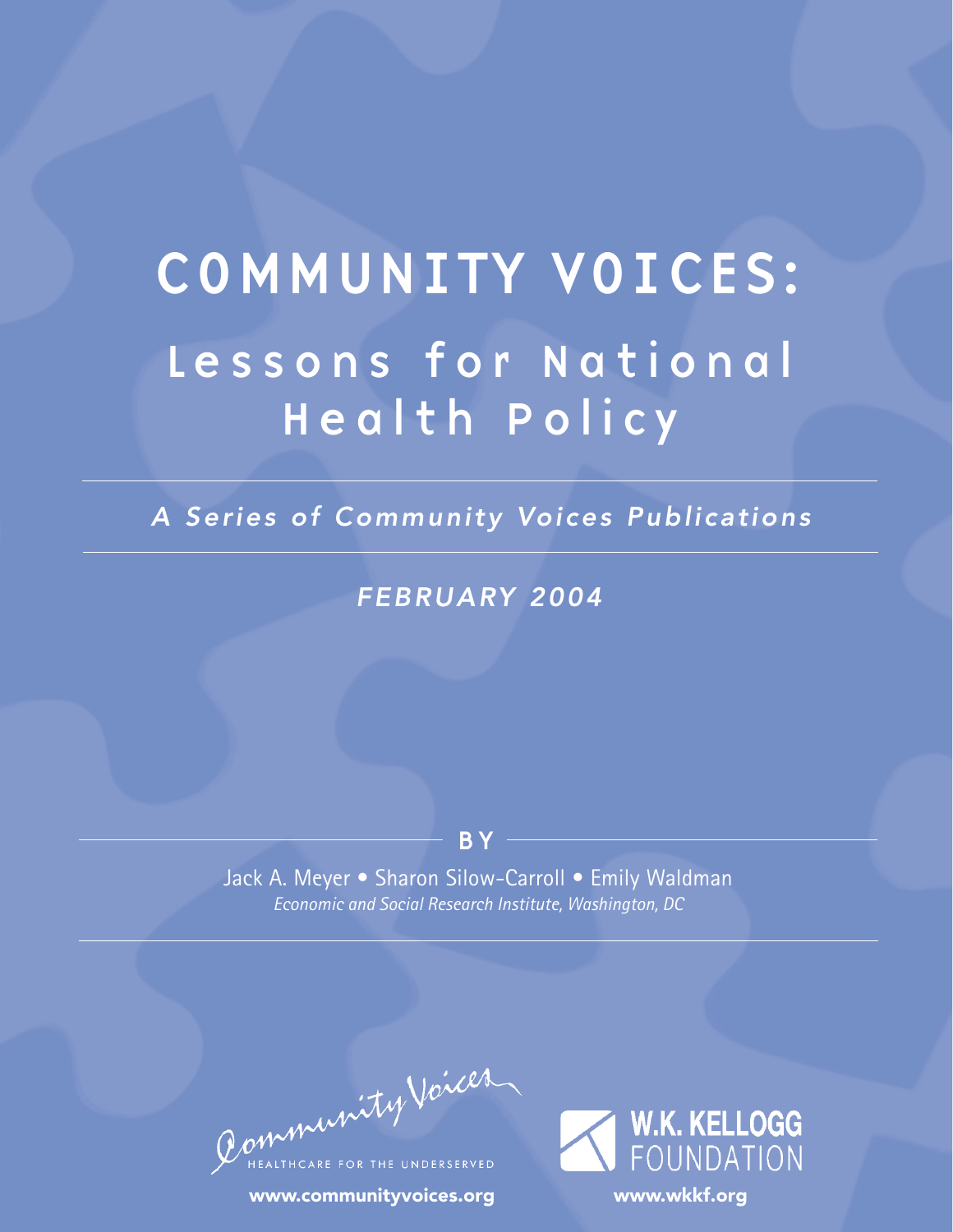Opinions and conclusions expressed in this publication are those of the author(s) and do not necessarily represent those of the W.K. Kellogg Foundation.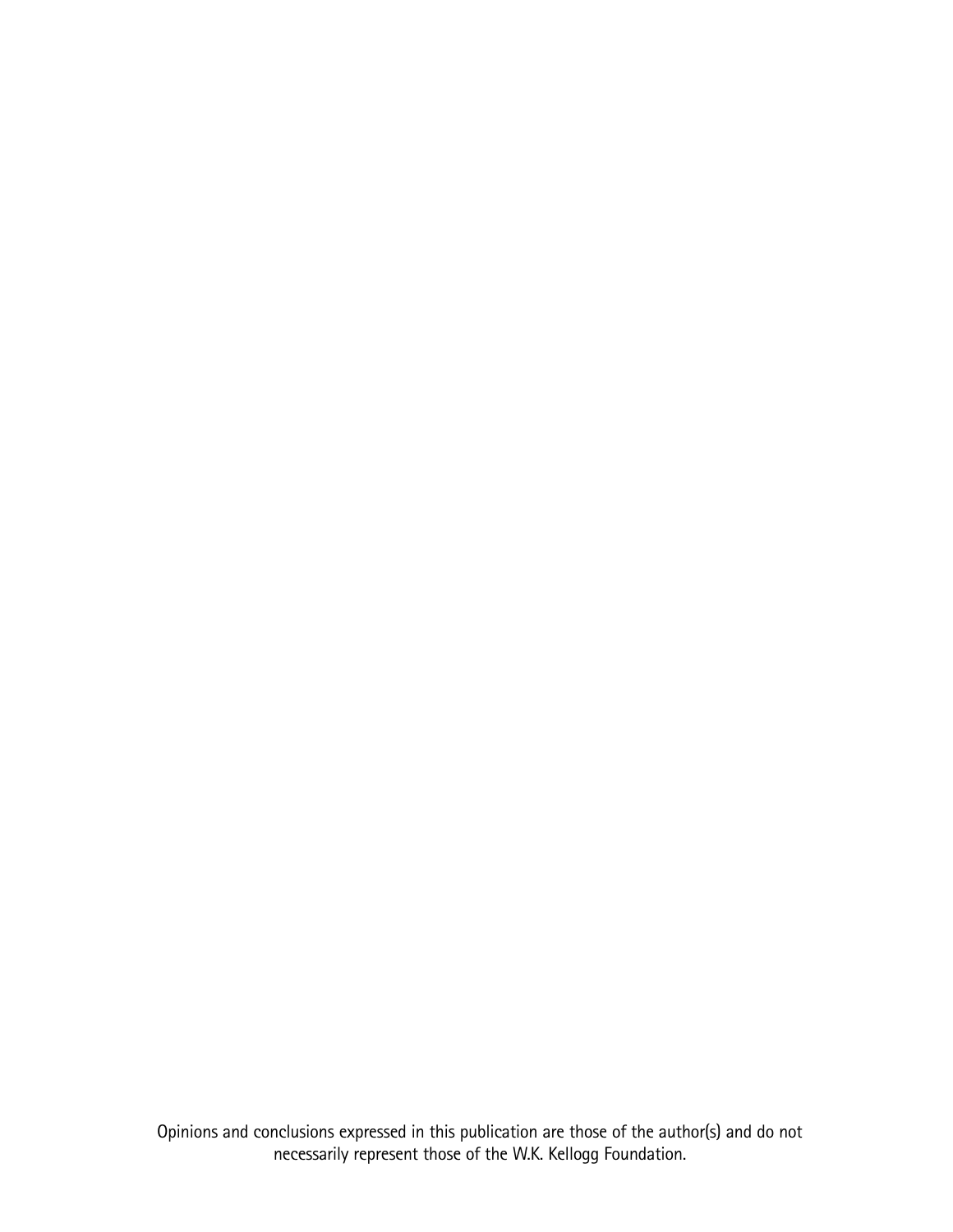# COMMUNITY VOICES: Lessons for National Health Policy

*A Series of Community Voices Publications*

# *FEBRUARY 2004*

# BY

Jack A. Meyer • Sharon Silow-Carroll • Emily Waldman *Economic and Social Research Institute, Washington, DC*

*Community Voices began with 13 learning laboratories across the nation and is targeted at ensuring the survival of safety-net providers and strengthening community support services. The program is a multi-year initiative of the W.K. Kellogg Foundation designed to improve health care access and quality. As of August 2003, the National Center for Primary Care at the Morehouse School of Medicine (www.msm.edu/ncpc) is the program office for the eight communities currently involved in the initiative. For more information on Community Voices publications, please visit www.communityvoices.org.*

Community Voices LTHCARE FOR THE UNDERSERVED



www.communityvoices.org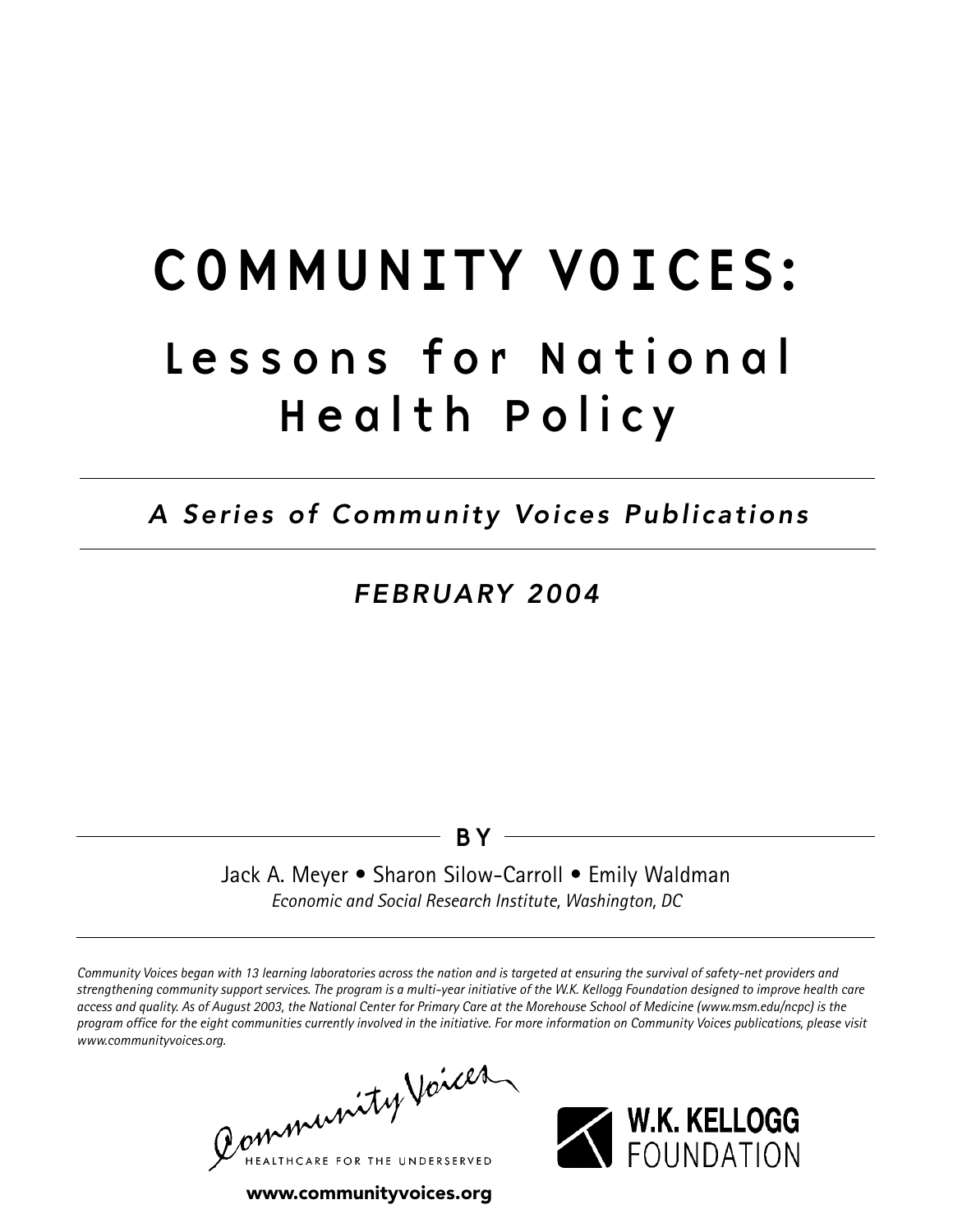# **TABLE OF CONTENTS**

| FEDERAL AND STATE GOVERNMENTS CAN PROMOTE, NURTURE, |  |
|-----------------------------------------------------|--|
|                                                     |  |
|                                                     |  |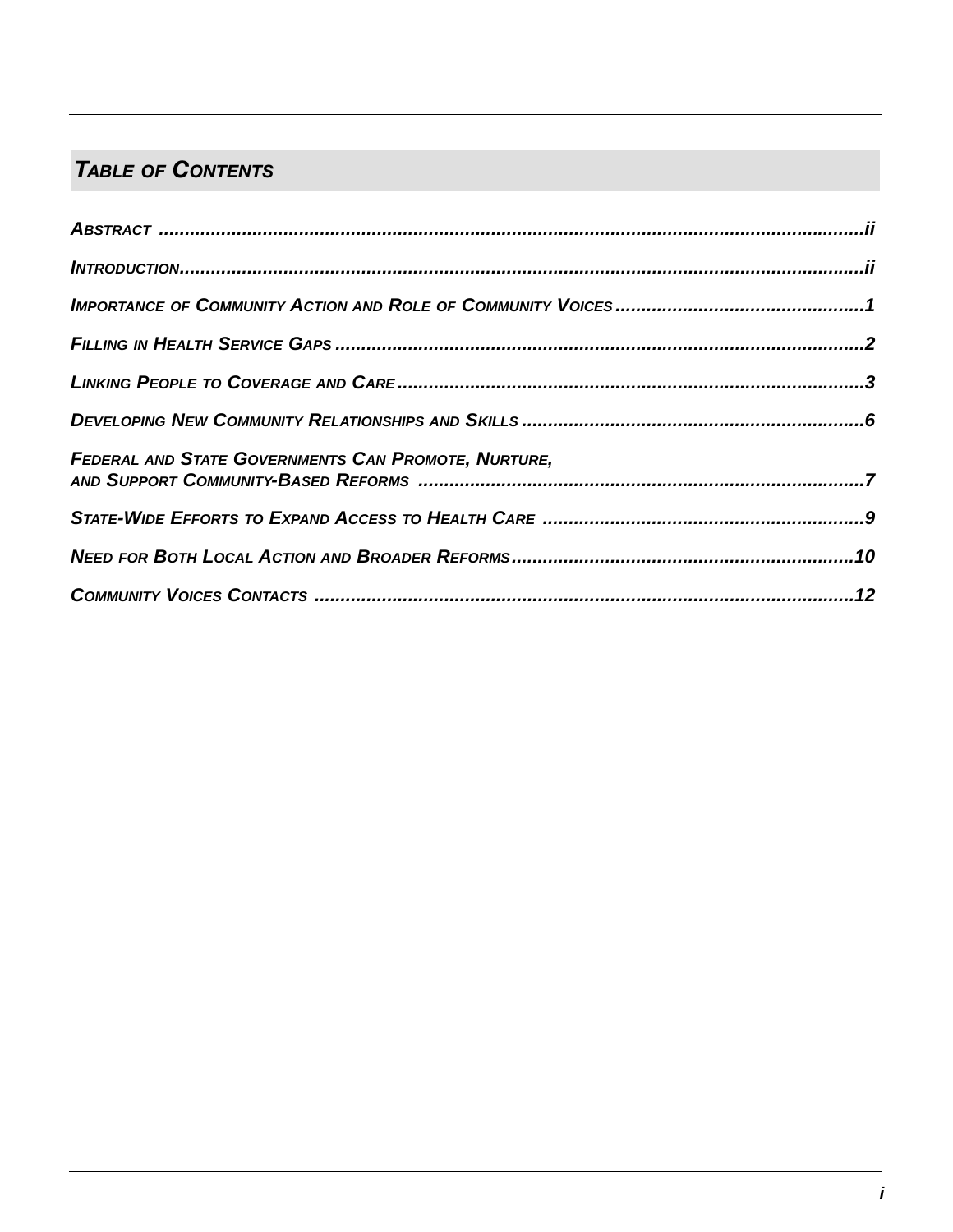# *ABSTRACT*

A number of forces — federal and state budget deficits, severe stresses on the safety net, and rising numbers of people losing private health coverage — have been pushing responsibility for improving access to health care for vulnerable populations onto local communities, while at the same time impinging on communities' capacity to meet the growing needs. Some communities, including the 13 sites initially part of the W.K. Kellogg Foundation's Community Voices project, have been developing innovative ways to meet the growing challenges they face. Such projects are often best suited to *fill in health service gaps, link people to coverage and care,* and *develop new community relationships and skills* because local stakeholders have a keen awareness of community issues and needs. These local efforts also serve as "learning laboratories;" the more successful strategies provide models for larger-scale state or federal reforms. This brief highlights some of these promising approaches. It then describes ways that states and the federal government can directly support local efforts, as well as reduce the burden on communities by expanding public and private coverage on a state-wide basis. It concludes by emphasizing the importance of community initiatives while pointing to the need for broader, multi-level, fundamental reform of the U.S. health care system in the long run.

# *INTRODUCTION*

Several strong forces are combining to push responsibility for improving access to health care for vulnerable populations onto local communities. First, the federal government has moved, in the space of four years, from a position of projecting a \$5.6 trillion ten-year budget surplus to a roughly \$4.4 trillion ten-year deficit.<sup>1</sup> This swing of  $$10$ trillion has been a setback for comprehensive health reform in the United States that would necessarily involve some new federal spending.

Second, virtually all of the states are facing budget deficits, as rising costs interact with sharp declines in personal and corporate income tax revenue along with sales tax revenue. States are forced to devise some combination of spending reductions and tax increases to avoid fiscal catastrophe. Many states are cutting Medicaid eligibility, reducing payments to health care providers, and scaling back important optional health care services such as prescription drugs. Countless Americans are seeing their health and social services cut back. States are also reacting by shifting responsibility for health care and other social spending to counties.

Third, the health care safety net is under severe stress. Community health centers (CHCs), both public and private health systems, and state and local health departments are seeing more uninsured and indigent patients. Further, it is more difficult for many safety net providers to get reimbursed for serving these patients. Substantial funding for this purpose has come from upper payment limit (UPL) funds in recent years, which take the form of add-ons to Medicaid payments to health centers. These hidden, cost-based subsidies have been criticized as an inefficient way to subsidize the uninsured, and the Bush administration proposes phasing out UPL. Such cutbacks, however, would exacerbate the cost squeeze on CHCs if there were no direct subsidies to take their place. Moreover, many hospital emergency departments serving large numbers of low-income people are stretched to their capacity and are sometimes "on diversion," sending patients to other facilities.

Fourth, a combination of high unemployment and sharply rising health care premiums is exacerbating health care access problems. Some 2.7 million people lost their jobs in the economic downturn, and, according to the Census Bureau, about 46 percent of unemployed workers lack health coverage. Premiums for employment-based health insurance increased by 12.7 percent between 2001 and 2002,<sup>2</sup> with some smaller companies experiencing annual increases of 30-50 percent. As a result, employers face pressure to cut back their health benefit packages, shift more of the cost to workers, drop health coverage entirely, or lay off higher-risk employees.

Thus, local communities are facing reductions in public coverage, dwindling support for community health centers and hospitals, and rising numbers of people who

<sup>1</sup> This figure assumes that the federal income tax cuts enacted in 2001 and set to expire under current law in 2011 will not be allowed to expire and that changes will be made in the Alternative Minimum Tax to keep it from increasing taxes paid by large numbers of taxpayers. 2 Bradley Strunk, et. al., "Tracking Health Care Cost Growth: Growth Accelerates Again in 2001," Health Affairs Web Exclusive:

http://www.healthaffairs.org/WebExclusives/Strunk\_Web\_Excl\_092502.htm.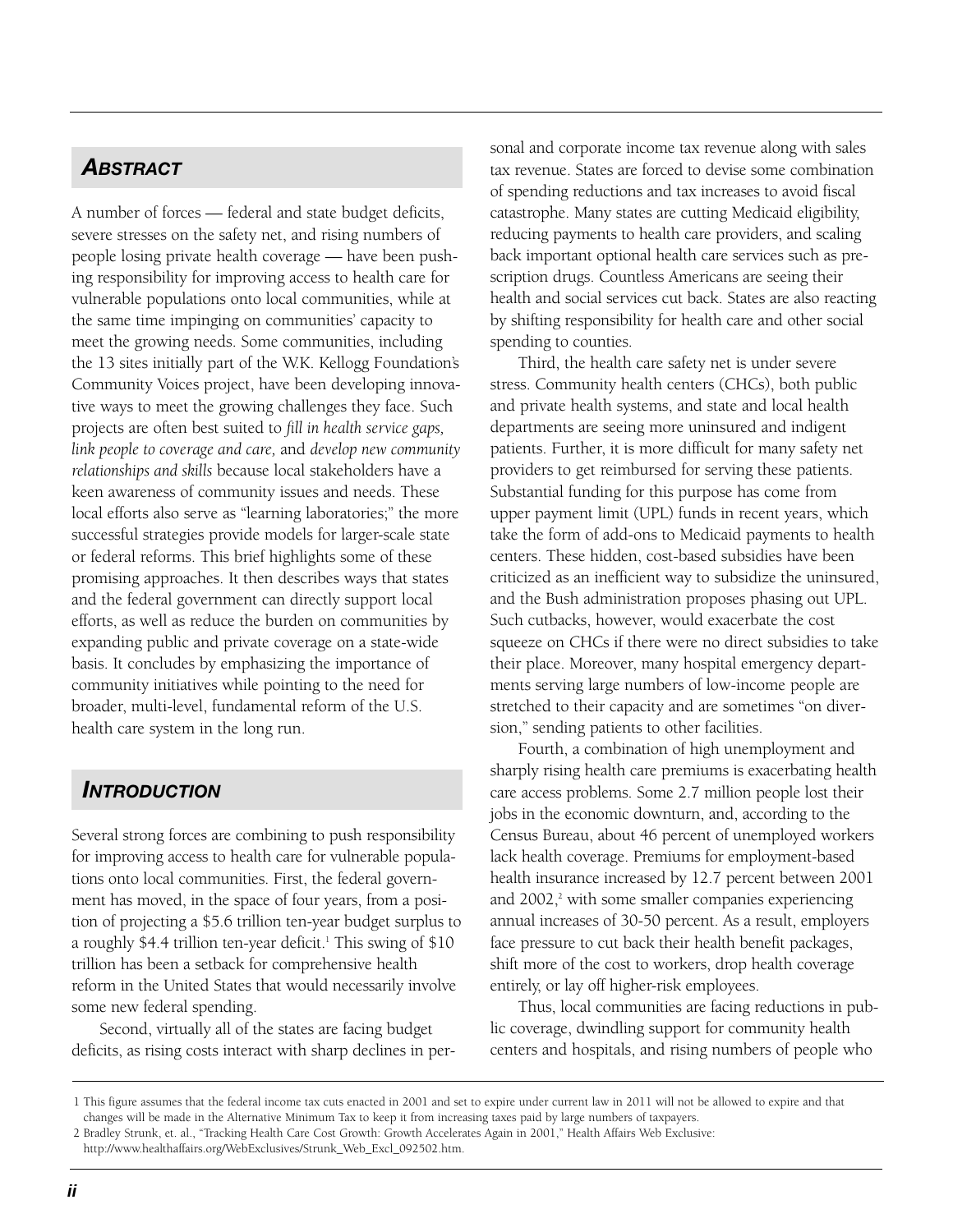have lost private coverage. Proposed policy reforms that promise to alleviate stress on the safety net—refundable tax credits from one camp and Medicaid/SCHIP expansion from another—are being debated but not enacted. This policy void impinges on the capacity of the local health care delivery system to meet the needs of the community's most vulnerable residents.

The rising level of need in communities is complicated by the widespread imbalances in resource allocation and the fragmentation of health care. Acute care is frequently favored over chronic care despite the growing number of people with chronic conditions. Expensive advanced medical technology with sometimes unproven effectiveness is driving up health care spending even as we under-invest in proven, relatively inexpensive primary and preventive care. Local hospital systems are frequently over-built in the aggregate even though certain sections of cities may be bereft of inpatient services. At the same time, insufficient resources are devoted to community health centers, mobile vans to deliver care to underserved areas; training of culturally competent physicians, dentists, and allied medical personnel; and substance abuse treatment. More resources and technical assistance are needed to improve information systems that could facilitate enrollment in public health insurance products and assess quality of care. And both health care and coverage are fragmented, with separate systems for physical, mental, and dental health. In this patchwork, there is little recognition of how these various aspects of health are intertwined.

Ultimately, the United States needs to achieve universal health coverage supplemented by effective direct outreach strategies that address barriers to access and the social determinants of poor health. To move us in that direction, we need a multi-pronged strategy to improve access to health care — one that helps individuals and providers/health systems. Stable funding streams need to be developed to reach and enroll eligible people in existing public coverage programs, provide medical homes to the indigent who remain uninsured, bolster a culturally competent health care workforce in underserved areas, and assist low-income people in obtaining affordable private coverage. Such funding streams also can help lower-income people navigate the health care system and maintain their health. Community-based organizations are best situated to perform many of these tasks and receive such funds. They should be held accountable both for managing

costs and providing high-quality care. In this way, scarce resources can be stretched to achieve the best possible health outcomes at a reasonable cost.

Many communities have been filling in the gaps in the safety net and are trying to develop innovative ways to meet the growing challenges they face. A variety of entities – academic health institutions, public health departments, community health centers, and health providers are addressing the health crisis through collaboration and partnership. The Community Voices project, funded by the W.K. Kellogg Foundation, has produced and/or nurtured a number of promising, collaborative models for improving access to health care in 13 communities across the country. These models provide effective strategies through which local communities can weather the current storms and improve the delivery of appropriate and timely health services to vulnerable people. These efforts also serve as "learning laboratories;" the more successful strategies provide models for larger-scale state or federal reforms. This brief highlights some of these promising approaches, and describes ways that states and the federal government can support local efforts, while also making the case for longer-term fundamental reform of the U.S. health care system.

#### *IMPORTANCE OF COMMUNITY ACTION AND ROLE OF COMMUNITY VOICES*

Given the context outlined above, the Community Voices sites have all been faced with how to allocate limited resources to help their communities. Motivated by similar values and goals – to maintain or improve access to health care for vulnerable populations — each site has chosen to focus on different aspects of the problem, with the solutions falling along a continuum. At one end of the spectrum, sites have been working "on the ground" to *fill in health service gaps,* by providing direct services, such as dental care, or bolstering the health care workforce. The next step is slightly removed from the provision of direct services, but nevertheless involves *linking people to coverage and care.* This occurs, for example, by referring consumers to direct services though outreach workers or linking them to health coverage through facilitated enrollment in public programs such as Medicaid or the State Children's Health Insurance Program (SCHIP). This level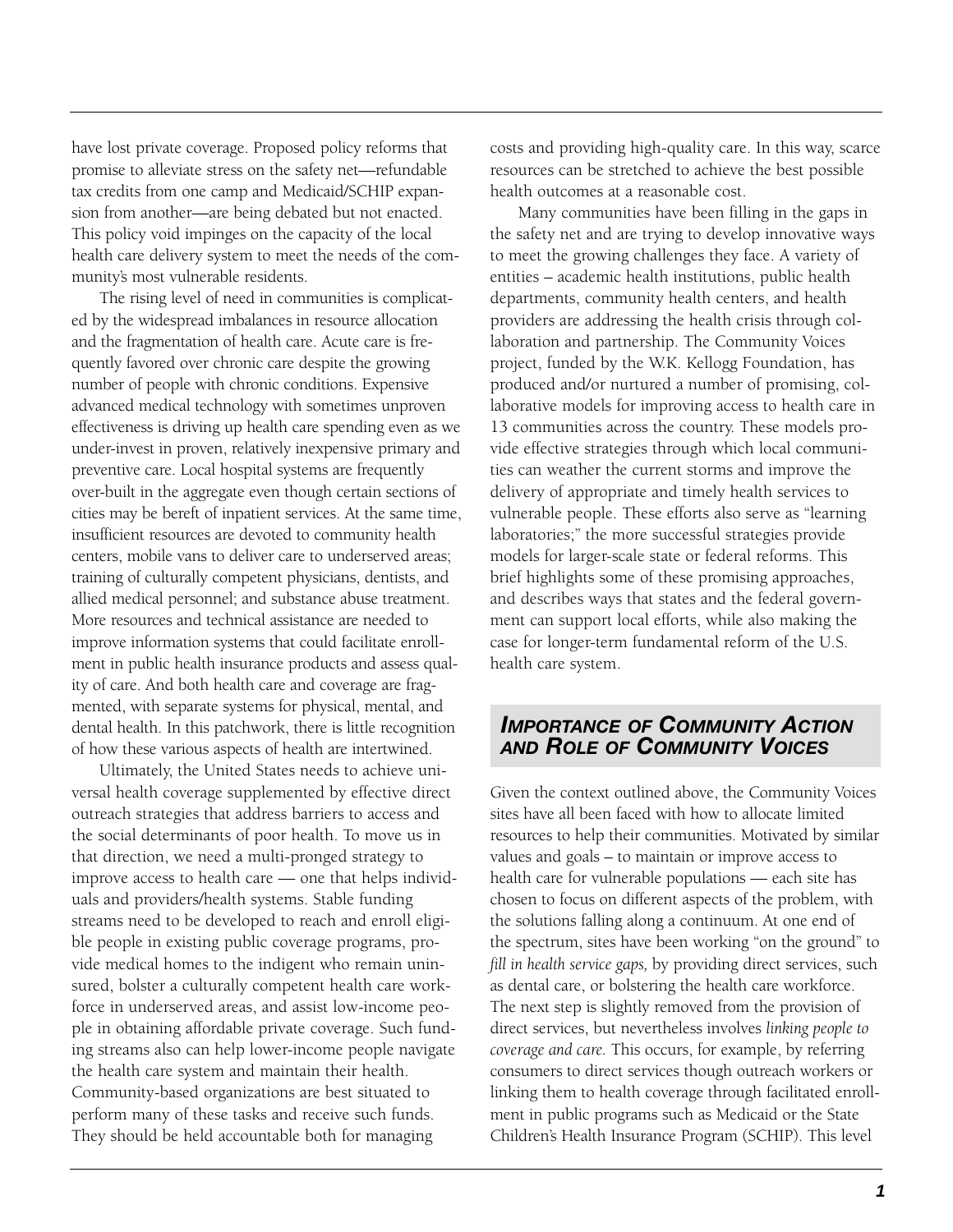**FILL IN HEALTH SERVICE GAPS LINK PEOPLE TO COVERAGE AND CARE DEVELOP NEW COMMUNITY RELATIONSHIPS AND SKILLS**  $\overline{\checkmark}$  $\overline{\checkmark}$ 

also includes developing new health coverage products to encourage access to health care by providing financing and care management mechanisms. Even further along the continuum are efforts to *develop new community relationships and skills.* This includes forming integrated networks of providers to serve vulnerable populations, and developing political and technical skills that are necessary to be successful on an ongoing basis.

All of the communities' choices have been prompted by the need to maximize limited resources and each involves tradeoffs. For example, providing direct services fills an immediate

need and may be immensely helpful in the short term to the people served, but may have a more limited long-term impact in terms of reducing the *need* for such a safety net. In contrast, establishing networks and collaboratives among local providers may not yield such an immediate benefit, but may set the stage more effectively for larger, long-term improvements in health care delivery.

All of the initiatives provide lessons for policymakers at the local, state, and national levels by illustrating the level of need, by exploring which entities (local, state or federal government, or the private sector) may be best suited for implementing different approaches, and by demonstrating varying levels of success for different models pursued. The more successful initiatives offer a set of "best practices" that, with state or federal support, could

be replicated and expanded. Below, we describe some examples of the models implemented by Community Voices sites and present recommendations drawn from their experiences.

# *FILLING IN HEALTH SERVICE GAPS*

#### *DIRECT SERVICE PROVISION*

One way to fill in health care gaps is to provide direct services to populations who otherwise would not have access to those services. Projects working at the community level, such as Community Voices, are often best suited to provide these types of services because local stakeholders have a better awareness of local issues and needs than do state or national projects that necessarily have a broader focus. The Baltimore and North Carolina Community Voices sites have identified and addressed gaps in direct services for men's health care and children's dental care, respectively.

Direct service provision is important in its own right as a means of serving the uninsured. But it will also be an important addition to a national health care reform strategy. Even if we are successful in covering more of the uninsured, there will still be pockets of people facing substantial access barriers related to language, transportation, and a shortage of personnel in under-served areas.

Recommendation: The U.S. should target resources to directly meet the needs of vulnerable populations who are at high risk of being left out of both the employer-based health coverage system and public health care programs. This includes racial and ethnic minority populations, recent immigrants, homeless people, low-income adults without dependent children, and other groups. Services should include both mainstream medical services and supporting services that help people achieve good health.

### **Meeting Men's Health Care Needs**

Initially, Baltimore Community Voices, known as Visions for Health (VFH), was funded to work in the Sandtown-<br>Winchester area of Baltimore, a low-income, 72-square block community in West Baltimore with over 10,000 resi**nitially, Baltimore Community Voices, known as Visions for Health (VFH), was funded to work in the Sandtowndents. With low rates of insurance coverage and limited access to care, one of the identified needs in the community was a place for men to receive comprehensive health services. VFH provided seed funding for a Men's Health Center, established to provide primary care, dental care, substance abuse counseling, and links to jobs for uninsured men ages 19 to 64. While VFH no longer houses the Community Voices grant, the Men's Health Center has received additional foundation funding and continues to provide direct services to the men in Sandtown-Winchester.**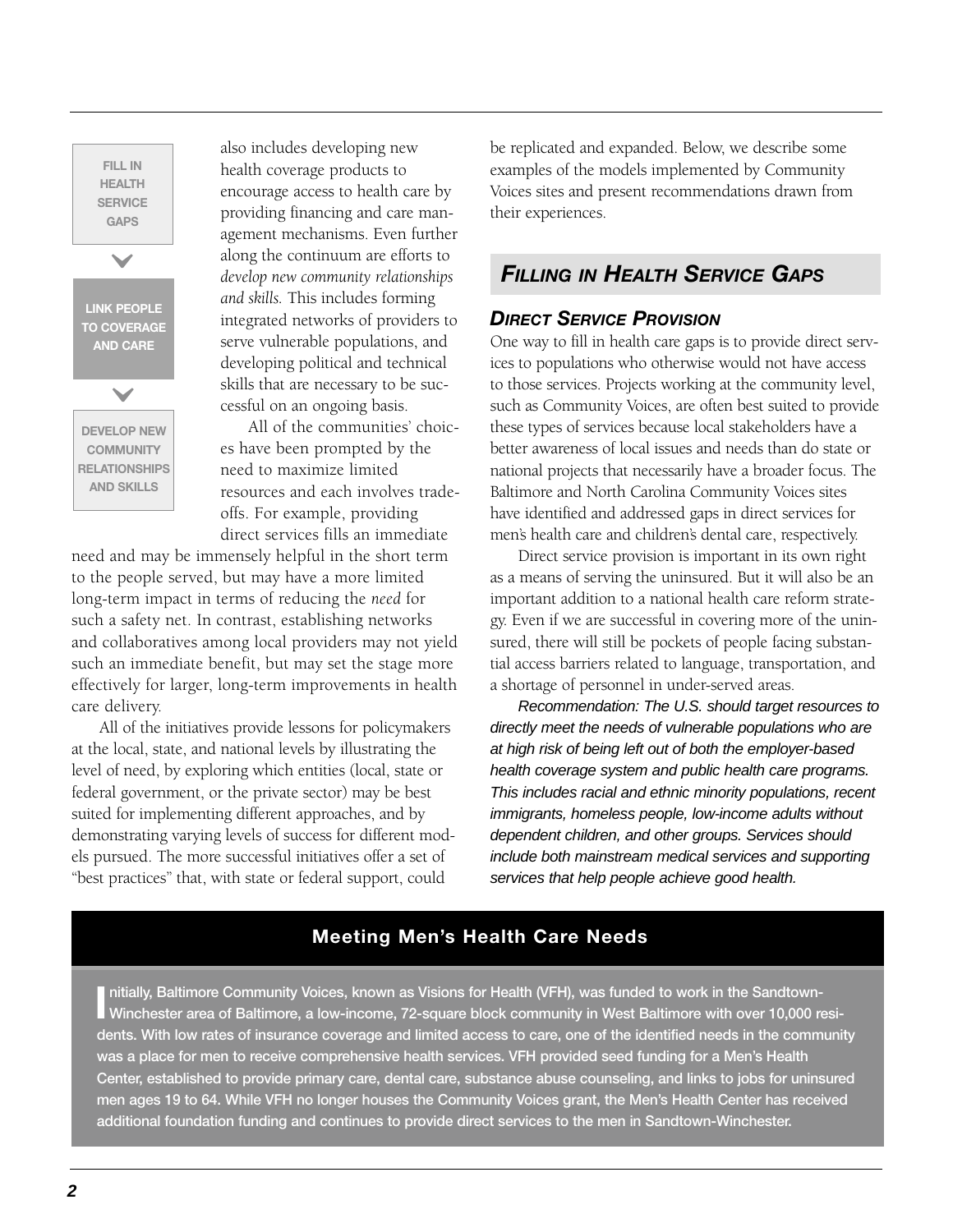#### **Addressing Gaps in Dental Care for Low-income Children**

**Another example of addressing gaps in the safety net by providing direct services has been the provision of dental care to low-income populations. Three children's dental health centers were established by FirstHealth of the Carolinas, a not-for-profit local health system and Community Voices grantee, in response to a shortage of pediatric dentists practicing in the area and significant barriers to dental care among low-income children. The centers provide pediatric dental services for Medicaid, SCHIP, and uninsured children in three counties. They have served about half of the underserved and uninsured children in the area; increased by 600 percent the number of children receiving dental sealants; transitioned more than 25 percent of children into preventive maintenance status; and through a strict appointment policy, have reduced the "no show" rate for appointments to about half the national average.** 

#### *BOLSTERING THE HEALTH CARE WORKFORCE*

To support the efforts of direct-service provision, some communities have been trying to address the shortage of health care providers serving vulnerable populations. These efforts include training and utilizing community health workers and "promotoras" — who promote better health behaviors and link consumers to programs and services. They also include efforts to increase the number of oral health providers through recruitment activities and establishment of dental residency programs. Some sites have supported changes in state policy to increase the number of local providers, for example through changes in licensing requirements.

Community Voices New Mexico has chosen to focus some of its efforts on increasing the number of providers in the community and the state, where shortages are acute. Its many activities in the area of oral health illustrate this commitment. The project has assisted with the recruiting of oral health providers. A dental residency program has been established at the University of New Mexico's Health Sciences Center, and the Community Voices project has worked to develop a specialty dental care program for underserved populations. It has also sponsored a dental van in Chaves County to provide oral health services in the community, and has been involved in changing licensure policy (described below).

These initiatives can not only enhance access to care for uninsured populations, but also point the way to the development of an effective complement to state and national health insurance expansion proposals designed to reduce the number of uninsured.

Recommendation: We need to assure that we have a culturally competent, multi-dimensional, health care workforce to meet the needs of vulnerable populations.

This includes an adequate supply of physicians, nurses, dentists, and other practitioners working in underserved areas to reduce the gaps in available resources. It also includes people without any formal medical training who can, nonetheless, be useful in guiding people to needed health and social services.

# *LINKING PEOPLE TO COVERAGE AND CARE*

The goal of filling in gaps in the safety net is to ensure that when vulnerable people need health care and they have no regular means of obtaining it, the services exist for them, albeit as a "last resort." The mere existence of safety net services and programs, however, does not necessarily mean that those services are utilized, or that they are utilized in the most appropriate way. People may fail to *access* services for a variety of reasons, such as a lack of culturally competent providers, complex application processes or lack of awareness about public coverage programs, and a belief (often but not always true) that care is not affordable. Community Voices projects have been trying to address these issues by using innovative ways to reach and enroll people in existing public programs, and developing new coverage products that provide a "medical home."

#### *FACILITATING ENROLLMENT*

Since insurance coverage is one means of trying to improve access to care, many Community Voices sites have been working with states to increase enrollment among people already eligible for public programs such as Medicaid and SCHIP. More than half of all uninsured children now qualify for Medicaid or SCHIP, and many adults are going without public coverage for which they are eligi-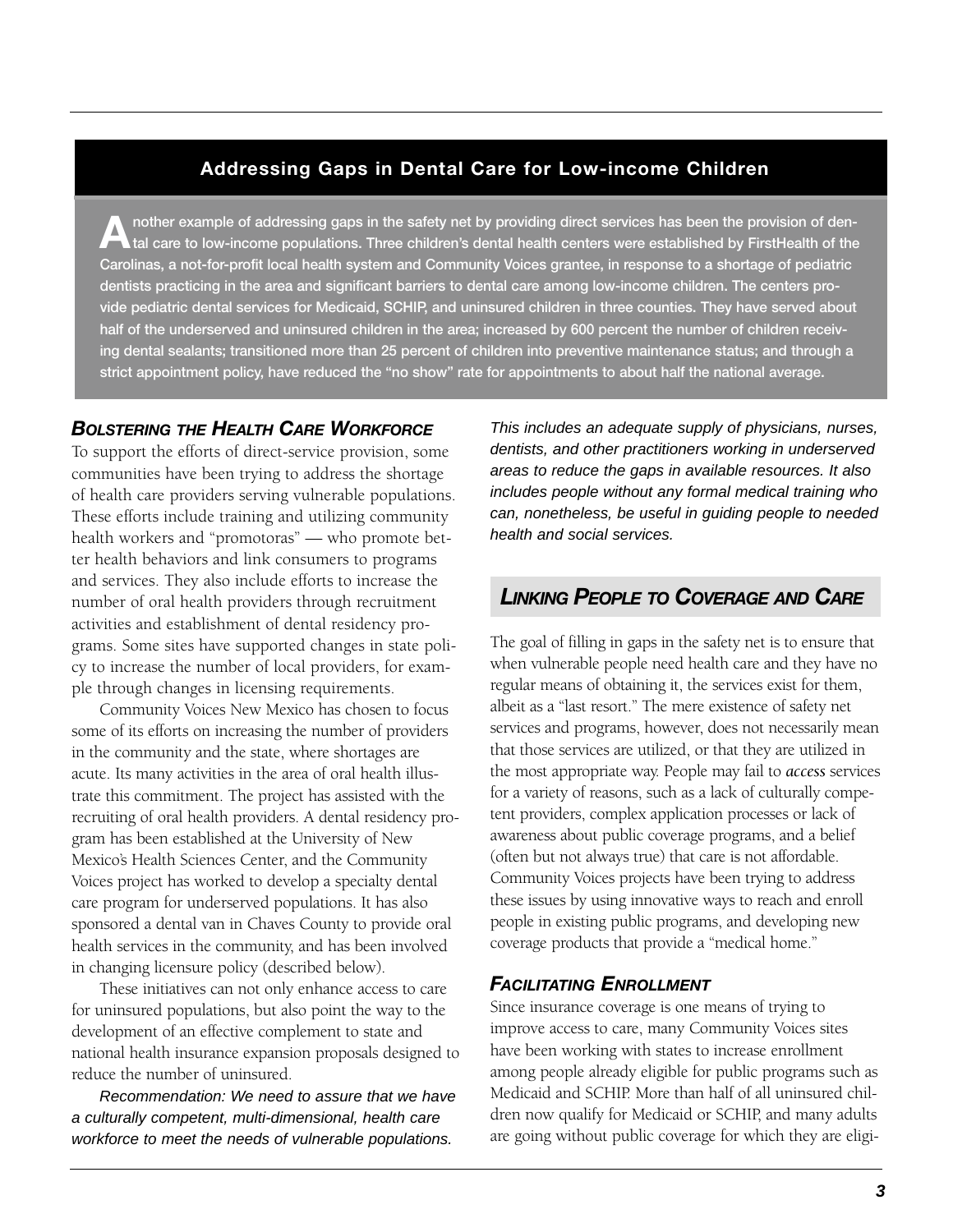## **Recruiting Local Talent as Promotoras and Community Health Workers**

**C** ommunity Voices North Manhattan in New York<br>
City has developed a cadre of lay health work**ers and 'promotoras' (literally, health promoters) to engage in health promotion activities intended to change community attitudes and consumer and provider behavior. These lay workers have the trust of neighbors; they are trained in a specific area (such as asthma or nutrition), but are familiar with the activities and resources of the other personnel so they can make appropriate referrals.**

**Community Voices New Mexico has been working with promotoras in schools to educate and deliver services to high-risk and underserved populations. It has also been working with Dona Ana County (Las Cruces) on a Community Health Worker initiative. Community Voices New Mexico has tried to make community health work a "profession" through an accreditation system. This is intended to give the workers greater credibility by ensuring that they have the necessary skills and knowledge, as well enhance their ability to earn suitable wages.**

ble. Effective outreach becomes particularly important as funds to care for uninsured populations are increasingly limited. Many sites have been working on facilitating enrollment using such methods as "out-stationing" (placing in various organizations around the community) enrollment workers and promotoras, awareness-raising promotional materials, developing data management tools, and reducing barriers to enrollment.

Maximizing the number of people with some form of health coverage is particularly critical for large safety net organizations like Denver Health, which has a large uncompensated care burden and would like as many of its Medicaid- and SCHIP-eligible patients to be enrolled as possible. Therefore, one of Denver Health Community Voices initiatives involves facilitating and streamlining enrollment into public coverage programs, assisted by innovative computer technology (see text box below).3 Denver Health employs enrollment specialists and community health advisors who conduct outreach and enrollment activities. The combination of these activities has generated reimbursement for care that otherwise would have been uncompensated.

Recommendation: Government should support community organizations in developing and implementing effective outreach and enrollment strategies to bring more eligible people into Medicaid and SCHIP. This includes both out-stationing in many diverse sites where low-income people can be reached and using modern management information systems and simplified application processes to reduce access barriers.

#### *DEVELOPING COVERAGE PRODUCTS*

In addition to facilitating enrollment for people eligible for public programs, several Community Voices sites have chosen to address the issue of health care access by developing health care coverage products for people who remain "left out."4 These include coverage products offered directly to low-income, uninsured individuals, and smallgroup insurance plans marketed to firms with low-wage, uninsured workers.<sup>5</sup> Implementing a sustainable coverage program, however, triggers many difficult challenges and choices. Finding a stable and sufficient funding source is one of the greatest challenges, and one in which states and the federal government could play a role.

When developing a coverage program, an important set of decisions revolves around benefits or services to be included. Given limited finances, a tradeoff exists between offering fewer covered services to more people, or a richer set of services to fewer people. Some communities have addressed this tradeoff by developing "front-end" health coverage models that focus on primary and preventive care, with limited (if any) specialty or inpatient hospital services. The intent is to provide a larger number of peo-

<sup>3</sup> For more information on this and other outreach and enrollment activities sponsored by Community Voices, see Sharon Silow-Carroll, et. al., "Reaching Out: Successful Efforts to Provide Children and Families with Health Care," A Community Voices publication prepared for the W.K. Kellogg Foundation, June 2002.

<sup>4</sup> The following discussion draws from Sharon Silow-Carroll, et. al., "Community-Based Health Plans for the Uninsured: Expanding Access, Enhancing Dignity," A Community Voices publication prepared for the W.K. Kellogg Foundation, November 2001. Additional information will be available in a forthcoming publication by the W.K. Kellogg Foundation.

<sup>5</sup> FirstHealth of the Carolinas, for example, has developed and is piloting a small-group insurance product that offers subsidies to low-income employees who cannot afford their share of the premium. This product is described further in a forthcoming publication by the W.K. Kellogg Foundation.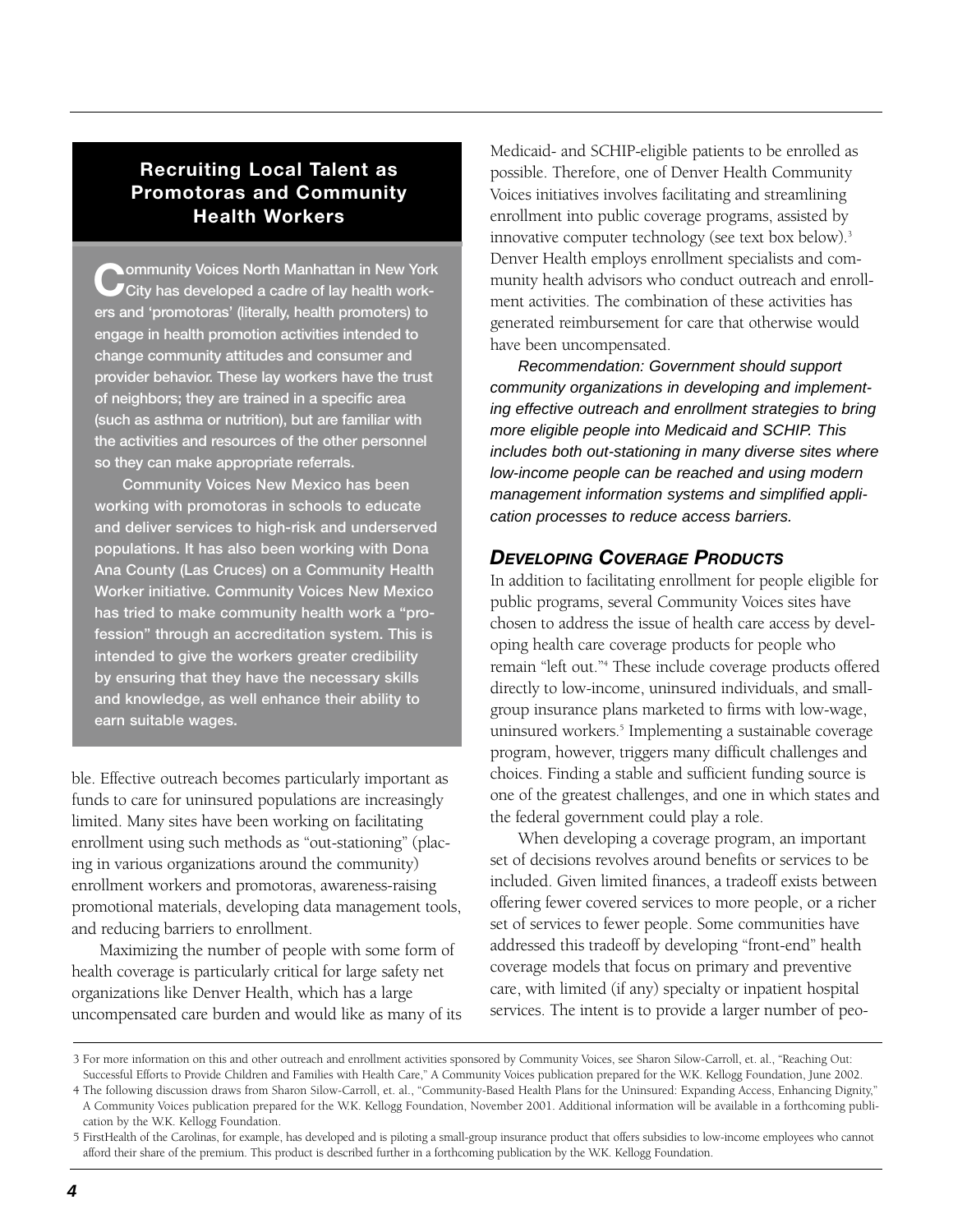#### **Changing State Licensing Policies to Address Workforce Shortages**

The North Carolina Community Voices project has worked on encouraging more dentists to practice in the state<br>by supporting the recently passed "licensure by credentials" policy. This law allows dentists from out-of-state **who have a certain amount of experience (and meet other criteria) to be licensed in North Carolina without taking the state's clinical exam. Community Voices New Mexico has been working on a policy initiative to change the state licensing requirements to expand the role of dental hygienists by allowing them to deliver additional types of care.** 

ple with services that may change health-related behavior and avoid more serious ailments. Also, many enrollees who qualify for the program would also qualify for charity care at the hospitals. The Ingham Health Plan (IHP) in Ingham County, Michigan, is one such coverage product.

The development of these types of products is taking place in localities around the country, and is not unique to Community Voices. In the context of dwindling state budgets, some *states* (such as Utah) have applied for federal waivers to allow them to offer limited, front-end coverage to some Medicaid populations. In fact, larger entities – such as states with an existing infrastructure and the ability to raise funds – may be in a better position to manage and sustain these plans.

States and localities can draw several lessons from the IHP and other Community Voices sites' experiences with such plans regarding successful enrollment strategies, care management, cost-sharing, and the impact of coverage on access and health outcomes. One lesson pertains to the value of having health coverage, even if it is limited to front-end services. Providing people with a "medical home" promotes access to care in a way that respects the dignity of the individuals. Providers who participate benefit since they receive some payments for services that had been largely uncompensated. Community Voices sites' experiences also point to the importance of ensuring an adequate number of providers, for example by offering appropriate reimbursement and minimizing administrative burdens. And these types of plans both reflect and promote collaboration among safety net providers as systems and networks are developed (described in greater detail in next section). These plans also can help broaden the concept of "health professionals" by utilizing individuals such as community health workers, nurse practitioners, or dental hygienists. On a societal level, providing and managing care at the front end often results in improved health and cost savings in the long term.

Recommendation: We should continue to experiment with a variety of insurance coverage models with varying degrees of comprehensiveness in services. While fully comprehensive coverage with affordable cost-sharing is always the goal, the current budget and economic climate may warrant further experimentation with and evaluation of limited benefit insurance packages. Promising strategies feature generous coverage for primary and preventive care services and case management to help the patient navigate the health care system and use it effectively.

### **Out-stationing and Promotional Products**

**The West Virginia Community Voices project has developed some innovative methods for increasing enrollment in public programs. They have out-stationed enrollment workers at nursing homes to enroll uninsured nursing home employees (and/or their dependents) who qualify for public programs. Also, some nursing home residents are eligible for both Medicaid and Medicare. In addition, nursing home residents can provide information to their children and grandchildren and encourage them to enroll.** 

**West Virginia Community Voices has also developed a wide range of promotional materials for SCHIP, including back-to-school backpacks given to children who return health insurance questionnaires or who have physicals in outreach clinics. Promotional black bear (the state's animal) beanie babies and SCHIP t-shirts, hats, sunglasses, toothbrushes, pencils, flyers/brochures, posters, and yo-yos raise awareness and acceptance of the public programs.**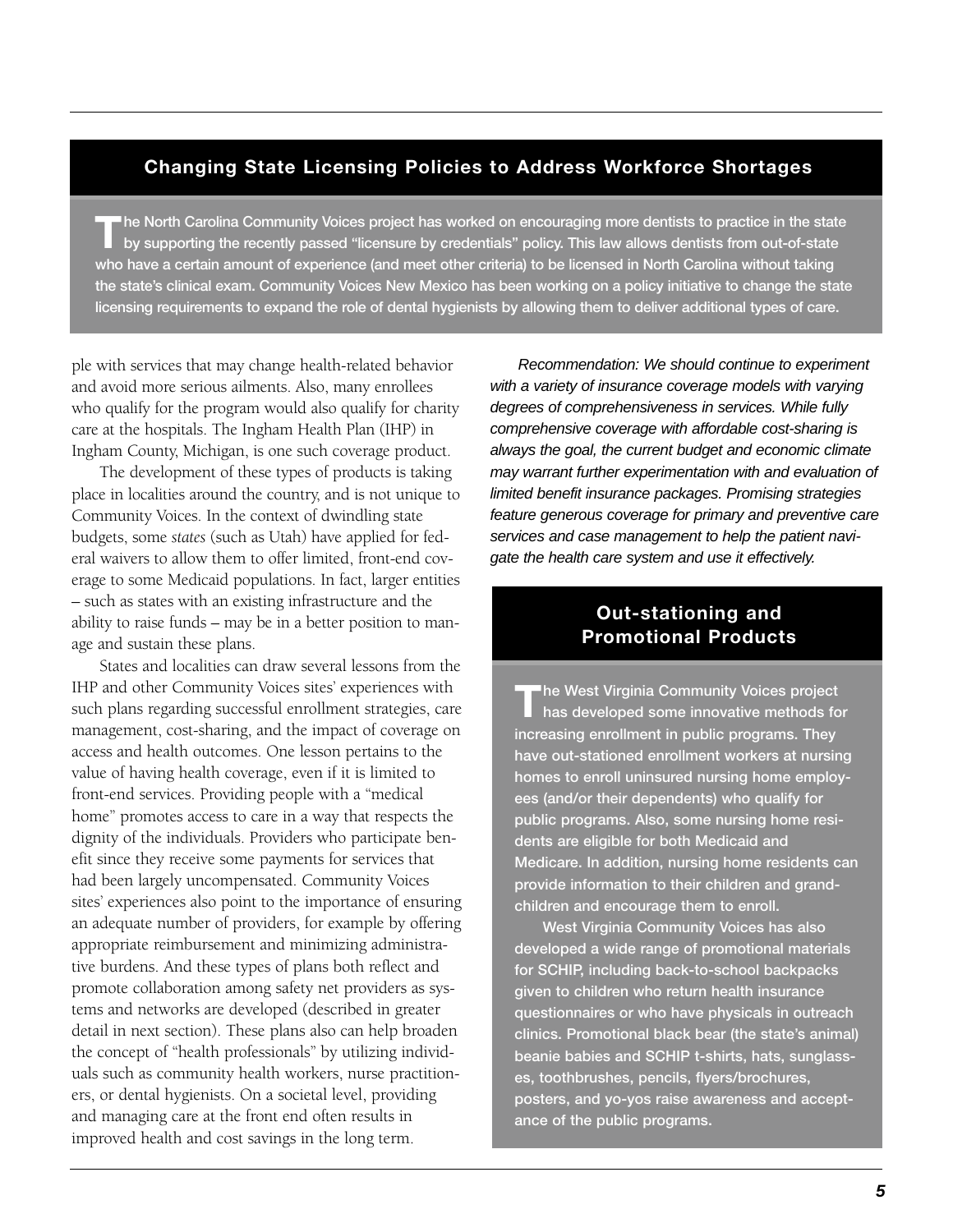## **Streamlining Enrollment Through Computer Technology**

**Denver Health has hired enrollment specialists who are located at provider sites and throughout the community — for example, in libraries or schools. These enrollment specialists use a computer program called "HealthTrack" that allows workers to track applications from "intake to eligibility determination." HealthTrack holds information for a variety of public programs and allows outreach workers to access information on an individual's enrollment status, documentation, and reasons for pending or denied applications.** 

# *DEVELOPING NEW COMMUNITY RELATIONSHIPS AND SKILLS*

#### *BUILDING NETWORKS OF PROVIDERS*

For a health plan or program such as those just described to be successful, there must be a network of providers available to serve the enrolled populations. These networks also can serve the remaining uninsured. While all of the Community Voices sites have worked hard to develop collaborations among stakeholders,

### **A "Front End" Community Coverage Model**

**The Ingham Health Plan (IHP) provides outpatient services and limited pharmacy services to more than 15,000 low-income uninsured residents and former State Medical Plan (SMP) enrollees.6 Members are assigned a "medical home," given a membership card, and introduced to managed care principles. IHP was not established as an "insurance plan," and therefore is not required to offer the state-mandated set of benefits or adhere to state insurance regulations. As a result, IHP is less expensive to operate. Other features keep the cost down as well: services must be provided by participating providers (unless otherwise authorized), and they may be limited if funding is not available.7 Innovative financing supports IHP; funds come from a combination of local government health care money previously used to finance indigent care at the county clinics, state funds designated for former SMP enrollees, and federal Medicaid Disproportionate Share Hospital (DSH) matching funds.** 

including providers, two sites have focused very specifically on developing networks of providers to serve the underserved populations in their communities. The Voices of Detroit Initiative's (VODI) integrated service delivery network and New Mexico's health commons are not insurance products, but rather models for organizing an existing but fragmented system of care so that people who rely on those services are able to access them more effectively.

In addition to developing networks of providers, many Community Voices-related activities have had a favorable impact on the delivery system. In general, as partnerships develop to support the initiatives described above, there are ripple effects that have a positive impact on the delivery system as a whole.

Recommendation: Community leaders should help build networks of providers who will serve indigent patients in a way that simulates a good insurance plan enjoyed by the insured population. We must develop alternatives to expensive emergency room care for nonemergency situations. This requires identifying existing networks of primary care physicians in either clinics or office-based settings who are willing to serve indigent patients. The next step is assuring corresponding access to prescription drugs, diagnostic tests, and hospital care when it is medically indicated. This strategy will require some combination of earmarked funding streams, such as a dedicated local tax or reallocated

<sup>6</sup> SMP is a general assistance-type program for very low-income adults. Former SMP members receive a broader benefit package with no copayments, and cannot be denied services due to lack of funding.

<sup>7</sup> The coverage products that provide *only* front-end coverage can serve more people (as noted above), but do have some limitations. For example, they may raise expectations of those newly insured who do not understand the limits of their coverage. Also, health care practitioners may be placed in a difficult position if they have patients whom they want to refer to specialty or tertiary care that is not covered by the health product.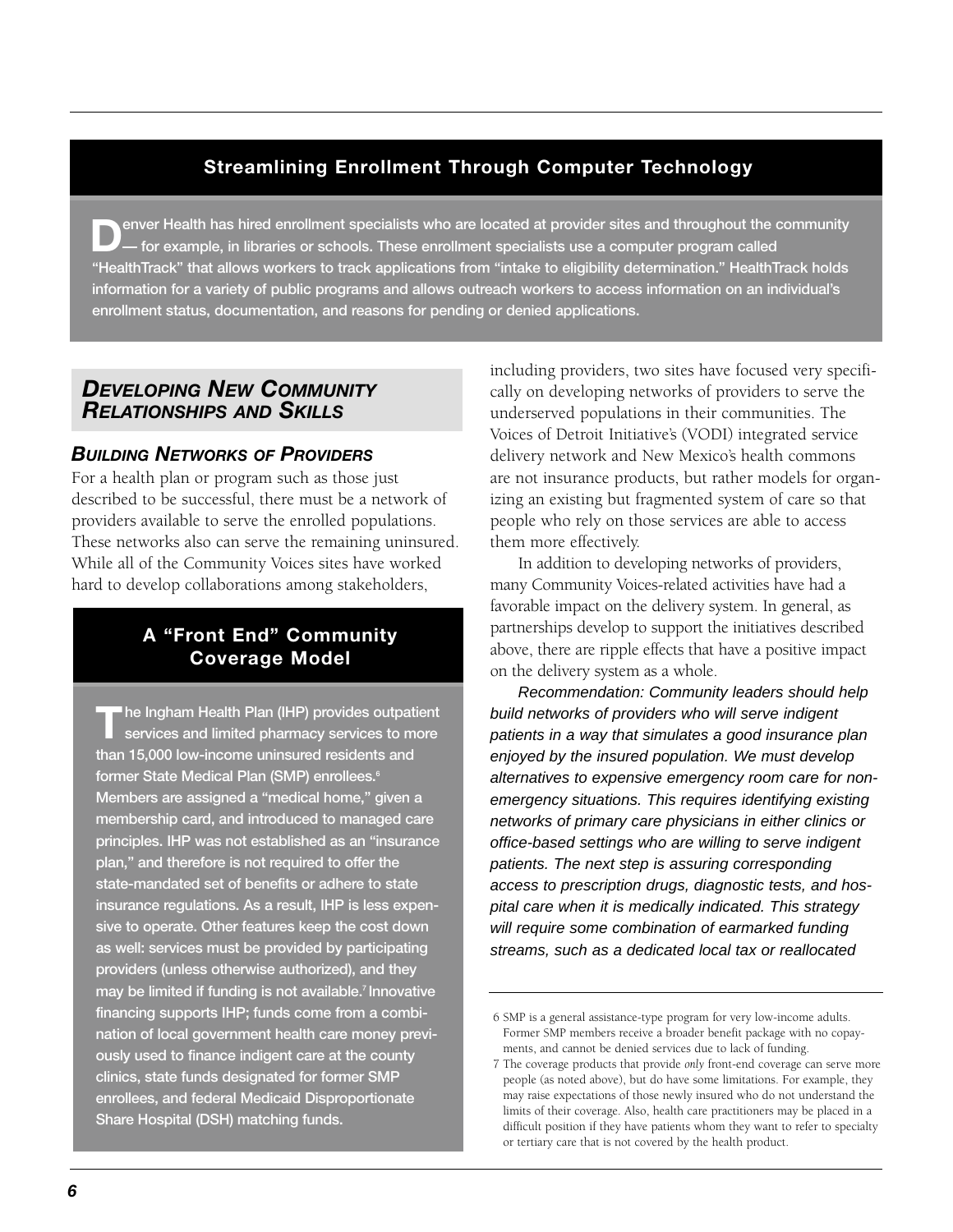Disproportionate Share Hospital (DSH) funds, and a willingness by providers to serve indigent patients at greatly reduced fees.

#### *DEVELOPING POLITICAL AND TECHNICAL SKILLS*

An evaluation of the Community Voices project has revealed that certain ingredients must be present and certain skill sets developed for communities to be successful agents of change. Some of the most important are the presence of strong leaders, the development of "management capacity," partnerships among community organizations, the fostering of political linkages, and effective communication strategies.<sup>8</sup> Leadership, for example, is a driving force behind community projects and must be nurtured at all levels, particularly neighborhoods. Important managerial activities include developing partnerships, communicating effectively, developing data systems, and implementing the project vision. Yet the projects must not be dependent on one individual; rather, they should be managed in a supportive environment, among people with shared commitment and values.

It is also critical to develop "community and political linkages" that is, relationships among grassroots leaders, patients, and local providers (clinicians, hospitals, clinics, etc.) that further project objectives, foster dialogue, and support focus groups and needs assessment processes. These are often developed through coalitions, boards, and other collaborative entities. Finally, there needs to be an effective internal and external communication strategy to inform key audiences and to turn data and knowledge into a force for health system improvement.

Recommendation: Community leaders need to develop political and managerial skills, and build linkages across our health care and government systems to enhance their ability to make meaningful improvements.

We need to invest in our "access infrastructure" at the grassroots level in much the same way as we have invested in basic medical research and new medical technology.

#### *FEDERAL AND STATE GOVERNMENTS CAN PROMOTE, NURTURE, AND SUPPORT COMMUNITY-BASED REFORMS*

There are many steps the federal government and states can take to promote and facilitate community-based health care reforms. They include federal funding for state and local health planning efforts, incentives to bring health care providers to underserved areas, financial support for community health centers, and other activities. This section describes some of these mechanisms, many of which are administered by the federal government's Health Resources and Services Administration (HRSA).

#### *FEDERAL SUPPORT FOR STATE AND LOCAL PLANNING TO DEVELOP NEW APPROACHES TO IMPROVING HEALTH CARE ACCESS*

The federal government can help states develop a planning process that combines insurance expansion with direct service outreach and lays out a vision and a phased-in plan for improving access to care. An example is the HRSA state planning grant (SPG) program, which now serves 40 states. Under year-long planning grants, states are conducting surveys and focus groups with employers and households to assess barriers to coverage, and to determine levels of support for various types of reforms. The grantee states convene broad-based stakeholder groups to obtain their feedback and buy-in to new approaches to health care delivery and financing. The SPG grants are also used to develop new strategies to reduce the number of uninsured, with a particular emphasis on leveraging employer contributions to group health insurance and supporting lowerincome workers with access to employer coverage.

The Community Access Program (CAP) is another HRSA initiative, and this program is aimed directly at local communities. CAP grants provide localities with support for restructuring the health care delivery system to promote better access to primary and preventive health care services, facilitate enrollment in Medicaid and SCHIP, enhance coordination of health and social services, and reduce inappropriate care.

The CAP program has produced a number of results. First, a web-based network among the CAP partners has been developed that provides a universal intake questionnaire referring the potential enrollee to the different programs for which they qualify. This network also provides

<sup>8</sup> These competencies were developed and assessed by Abt Associates, Inc., as part of its evaluation of the Community Voices project. This discussion is drawn largely from a slide presentation, "Preliminary Cross-Site Findings," presented by Abt Associates, Inc., at the Community Voices Project Directors Meeting, Albuquerque, New Mexico, June 9-11, 2003.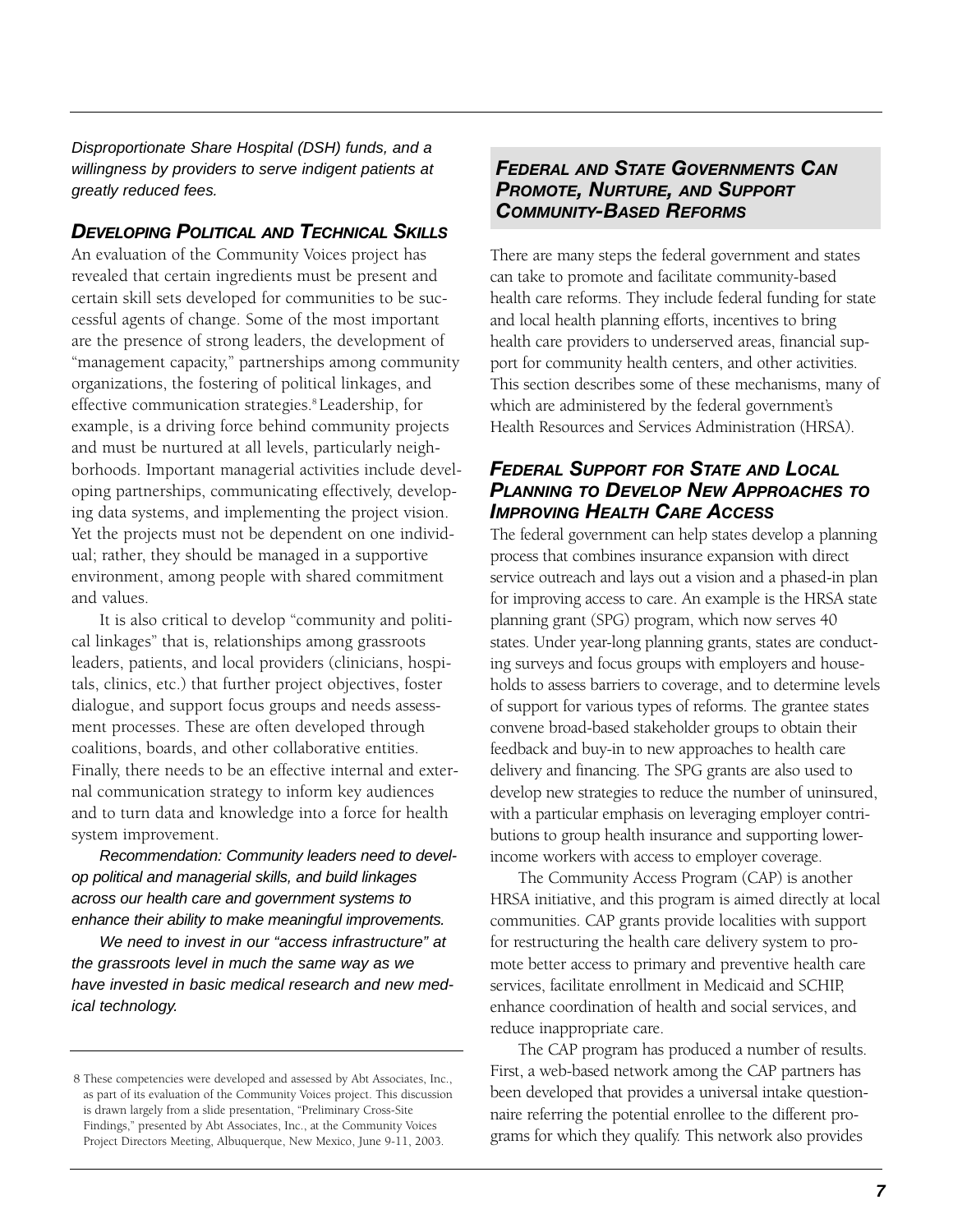information about prevention services, care coordination, and other support systems in the community. Second, the program features a concentrated effort to provide a medical home and disease management programs (diabetes, hypertension, respiratory disease, and depression) to help guide patients through the health care system and manage their chronic conditions. A third component involves sending outreach workers directly into the community to identify and link residents to available services, refer people to the CAP program, and recruit community volunteers.

A new CAP initiative, encouraged by HRSA, involves CAP grantees within a state sharing information to determine needs, goals, and program ideas that they might have in common. At the present time, this information sharing is occurring mainly through periodic conference calls. Florida, Texas, Virginia, and Pennsylvania are trying to develop linkages and share best practices. This could be an initial step toward trying to scale up promising programs to augment their impact.

#### *FEDERAL SUPPORT AND STATE POLICIES TO BRING HEALTH CARE PROVIDERS TO UNDERSERVED AREAS*

HRSA tries to address the mismatch between the need for and supply of health care personnel in underserved areas. The agency conducts labor market surveillance providing feedback that identifies the location and magnitude of shortages. HRSA's Bureau of Health Professions helps steer practitioners to shortage areas through its support of primary care, residencies, and training programs. The Bureau's National Health Service Corps provides a scholarship program for physicians, nurses, dentists, and physicians' assistants in return for their agreement to practice for a specified period of time in underserved areas, with a minimum two-year obligation.

The federal government also assists localities through support for Community Health Centers (CHCs). CHCs provide family-oriented primary and preventive health care services for people living in rural and urban medically underserved communities. As of FY 2000, there were 670 community and migrant health centers funded under Section 330 of the Public Health Service Act—serving over 11 million people nationwide, of whom 66 percent live below the Federal Poverty Level.<sup>9</sup> The Bush administration has established a goal of doubling this number, which would reduce the number of areas without a center or with an insufficient number of centers. There is also a need to support those centers that now exist. Many health centers have only one physician who is severely overburdened. They may be short on nursing, clerical, and dental staff. And many need vital repairs and modernized equipment and information systems.

States, too, can play a role in bringing needed health care providers to underserved areas. With appropriate safeguards, states can change licensing requirements to make it easier for providers licensed in other states, but who have critical experience and credentials, to practice in the state. States with severe shortages of physicians or dentists could also work with medical and dental associations to expand roles for mid-level practitioners such as nurse practitioners and dental hygienists.

#### *OTHER STATE EFFORTS TO SUPPORT COMMUNITY INITIATIVES*

There are additional mechanisms for states to support community health initiatives. They can "partner" with counties by making DSH or tobacco settlement money available for local health programs. Michigan, for example, has allowed DSH funds to match local contributions to the Ingham Health Plan and other county coverage programs in the state. California has allowed a portion of its tobacco settlement funds to help support a two-year coverage program for small businesses and low-wage workers in Sacramento County.

States can provide grants to communities to pilot and evaluate innovative programs, and to replicate successful initiatives. States can provide localities with technical assistance by convening community leaders and experts, or establishing a clearinghouse for local "best practices." Finally, states can help public program enrollment efforts at the community level by simplifying enrollment and recertification processes for Medicaid and SCHIP.

Recommendation: Federal and state policymakers should review and assess promising programs developed and sustained under the Community Voices initiative. These programs, juxtaposed with emerging models from the CAP program and other local efforts to improve access to health care, could provide useful guidance to reforming the health care system at the state and national levels.

<sup>9</sup> http://bphc.hrsa.gov/programs/CHCPrograminfo.asp. The FY 2002 appropriation for this program is \$1.3 billion.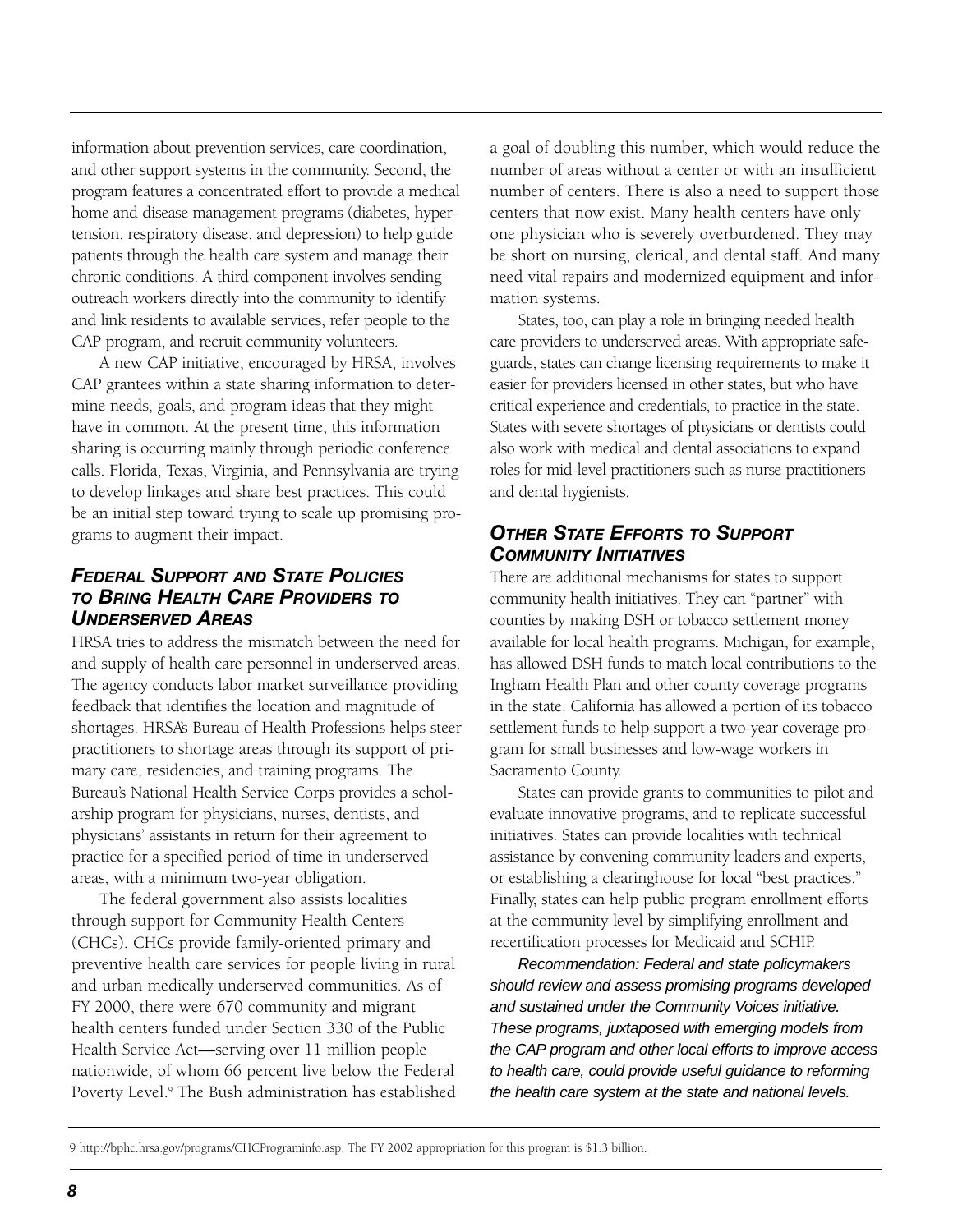# **Organizing and Integrating Systems of Care**

**The Voices of Detroit Initiative (VODI) draws together safety net providers to pool resources and ideas to better serve the low-income population in Detroit. As part of this initiative, VODI has developed an Integrated Service Delivery Network, a "virtual managed care system," in which Detroit residents who meet certain income requirements but are not eligible for Medicaid are "enrolled" and given a card that allows them access to a network of providers. This virtual HMO, now called the Uninsured Health System, provides primary care, laboratory, dental, and specialty care services at 15 primary care clinics and five hospitals. Over 16,000 enrollees participate and each has been assigned a "medical home."**

**Prior to its Community Voices project, the University of New Mexico (UNM) had been developing the UNM Care Plan, a primary care network serving over 15,000 of Bernalillo County's (Albuquerque) uninsured. With the additional funding from Community Voices, the project has worked on building partnerships among providers, advocacy groups, and policymakers to develop a "health commons" approach. The intent is to offer an integrated set of primary care services within the community.** 

# *STATE-WIDE EFFORTS TO EXPAND ACCESS TO HEALTH CARE*

In addition to directly supporting local initiatives, states can help localities improve access to health care by expanding access to public and private coverage on a state-wide basis. This relieves the pressure on communities by reducing the number of uninsured individuals who rely on an overburdened local safety net. States can also establish uncompensated care pools that reimburse local safety net providers who provide "free care" to the uninsured.

#### *EXPANSIONS OF PUBLIC COVERAGE*

States can take a number of steps to broaden public coverage. They can expand Medicaid and SCHIP programs under existing federal program authority, obtain waivers from the federal government to broaden the reach of these programs, or use their own funds to extend health coverage to lower-income uninsured people.

Using existing program authority (e.g., Section 1931(b) of the Social Security Act), states can bring working family members into Medicaid by disregarding more of their income and assets when determining eligibility. Such disregards essentially raise the income threshold, making additional individuals eligible for mandatory Medicaid coverage. Connecticut, Massachusetts, New Jersey, New York, Rhode Island, Washington, Wisconsin, and the District of Columbia use this mechanism.

States can also develop Health Insurance Premium Payment (HIPP) programs to use Medicaid funds to provide premium assistance for Medicaid-eligible individuals who also have access to employer-sponsored insurance. The goal of HIPP programs is to help keep low-income workers with access to employer coverage in the job-based health insurance system.10 While most states use these programs to a limited degree to serve individuals with high-cost medical conditions such as HIV/AIDS, other states are using HIPP programs to enroll families in Medicaid. Iowa currently has the largest of these programs.

Many states have used 1115 waivers to extend Medicaid coverage to new populations — usually nearpoor families whose incomes are above the mandatory eligibility thresholds or other individuals who are not designated in the Medicaid statute as categorically eligible. Many states have used these waivers to increase income eligibility up the income ladder—a vertical expansion of the Medicaid program. But more than a dozen states and the District of Columbia have used either 1115 waivers or their own funds to cover a popu-

<sup>10</sup> HIPP programs do not require federal waivers. They may expand coverage to non-categorically-eligible adults because, if a Medicaid-eligible child could not qualify for ESI coverage without the parent's enrollment, a parent who would not otherwise be deemed eligible for Medicaid may also receive premium assistance to enroll in ESI. Eligibility for HIPP program subsidies depends upon whether the state's share of the private coverage subsidy is cost effective compared to providing direct medical services.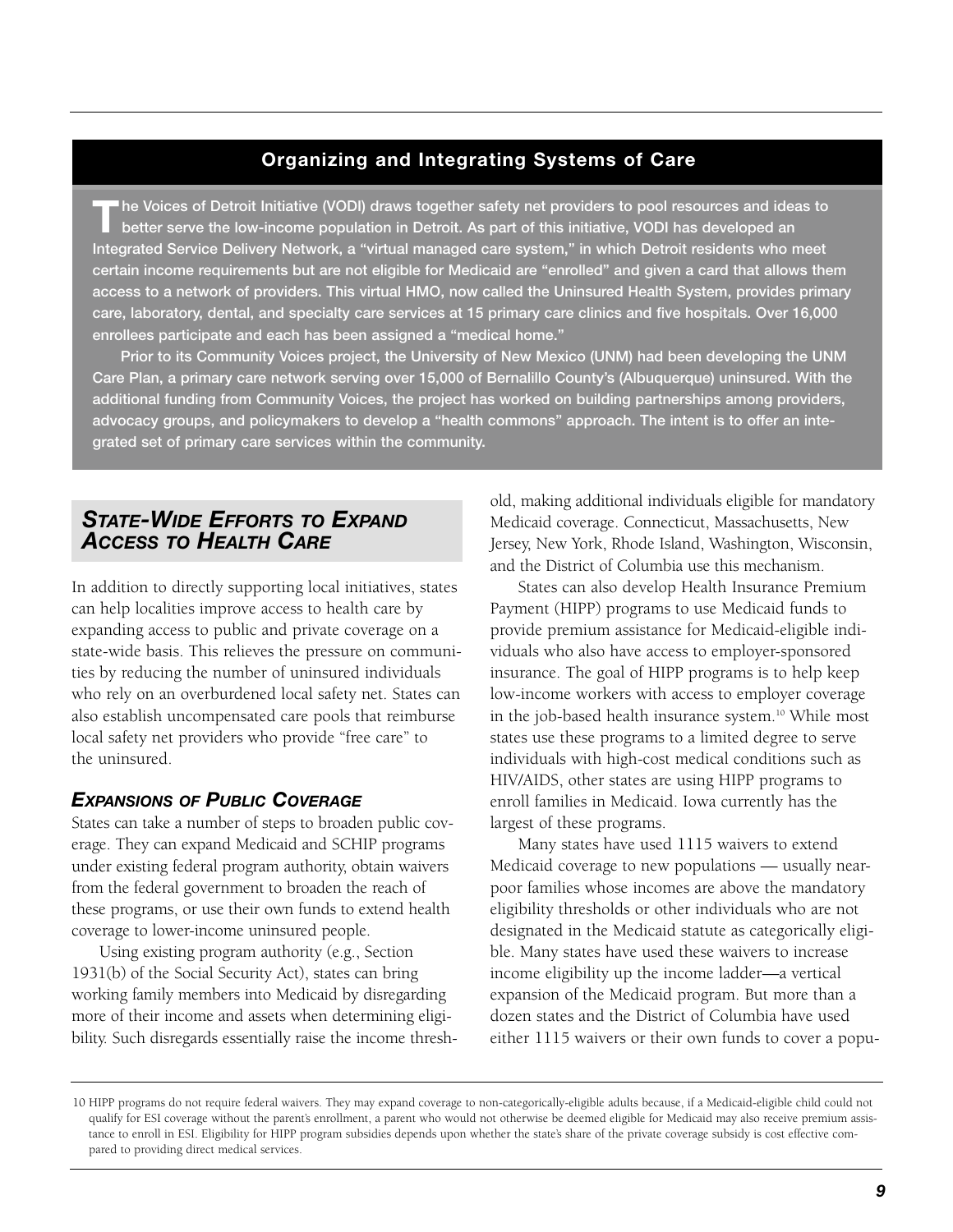lation that they are otherwise unable to help under existing law: adults without dependent children living in the home. This can be thought of as a kind of horizontal expansion of Medicaid in the sense that the newly-covered people are just as poor as, or poorer than, the current enrollees, but have been categorically ineligible as a result of their family status. States using federal matching funds to cover this population include New York, Maine, and Minnesota. Pennsylvania uses tobacco settlement money to run its own coverage program for this population.

States may bring parents into their SCHIP programs, also using an 1115 waiver, if they can demonstrate that the cost of covering parents in addition to children will not require the state to spend more than its given SCHIP allotment. Wisconsin, New Jersey, and Rhode Island are among the states using this approach.

Covering these poor and near-poor populations helps localities by greatly reducing the number of uninsured and the indigent care load on the health care delivery system. But the direction of influence can also run the other way. Local projects demonstrating the viability and impact of various coverage models, as illustrated earlier, can help guide states as they develop new and affordable strategies for covering the uninsured.

#### *INSURANCE MARKET REFORMS*

States have undertaken a variety of insurance market reforms designed to make private health insurance more affordable and accessible for people with relatively low incomes and/or substantial health risks. One mechanism is "reinsurance," whereby the state or a private institution limits an insurer's losses on any particular individual enrollee, or aggregate losses for all enrollees. This is designed to attract insurers to markets, such as the small-group and non-group markets, and reduce their incentives to screen out high-risk people.

Another mechanism involves establishing standard benefit plans to help small companies make accurate and fair comparisons across health plans offered by different carriers, hold down costs, and increase carrier participation in this market. Guaranteed issue and renewal, modified community rating and other types of premium rate restrictions, and "mini-COBRA" laws rep-

resent additional ways state insurance departments have tried to make private health insurance more affordable and accessible, with varying levels of success.<sup>11</sup>

#### *UNCOMPENSATED CARE POOLS*

While expanding public and private coverage may help localities the most by alleviating their indigent care burden, a significant number of people are likely to remain uninsured for the foreseeable future. Communities' challenges in serving this population will be greatly assisted if more states establish a funding pool that channels money to providers that are serving indigent patients (separate from DSH funds).

Maryland, for example, operates a fund that supplements the state's rate-setting adjustments to hospitals (based on the indigent care burden of each hospital), alleviating a considerable amount of the hospital's uncompensated care burden. These policies take pressure off city and county budgets, freeing the localities to earmark their funds to primary and preventive care measures.

Recommendations: States making efforts to expand access on a state-wide basis should work with localities to implement the necessary education, communication, outreach, and enrollment activities.

Also, at a time when budget pressures are forcing many states to cut back on state-wide access programs for vulnerable populations, the federal government should provide states with additional support. This could include enhanced matching funds for Medicaid and SCHIP, greater flexibility to enroll additional vulnerable populations into these state-federal programs, and additional grants to allow states to experiment with and expand new access models, such as those pioneered in Community Voices communities and others.

# *NEED FOR BOTH LOCAL ACTION AND BROADER REFORMS*

The community-based health initiatives described in this brief play multiple, critical roles in health reform. They can inform the national debate by serving as laboratories to test various models aimed at expanding coverage,

<sup>11 &</sup>quot;Small Group Market Options." Working Paper. Maryland State Planning Grant Working Group. 2003.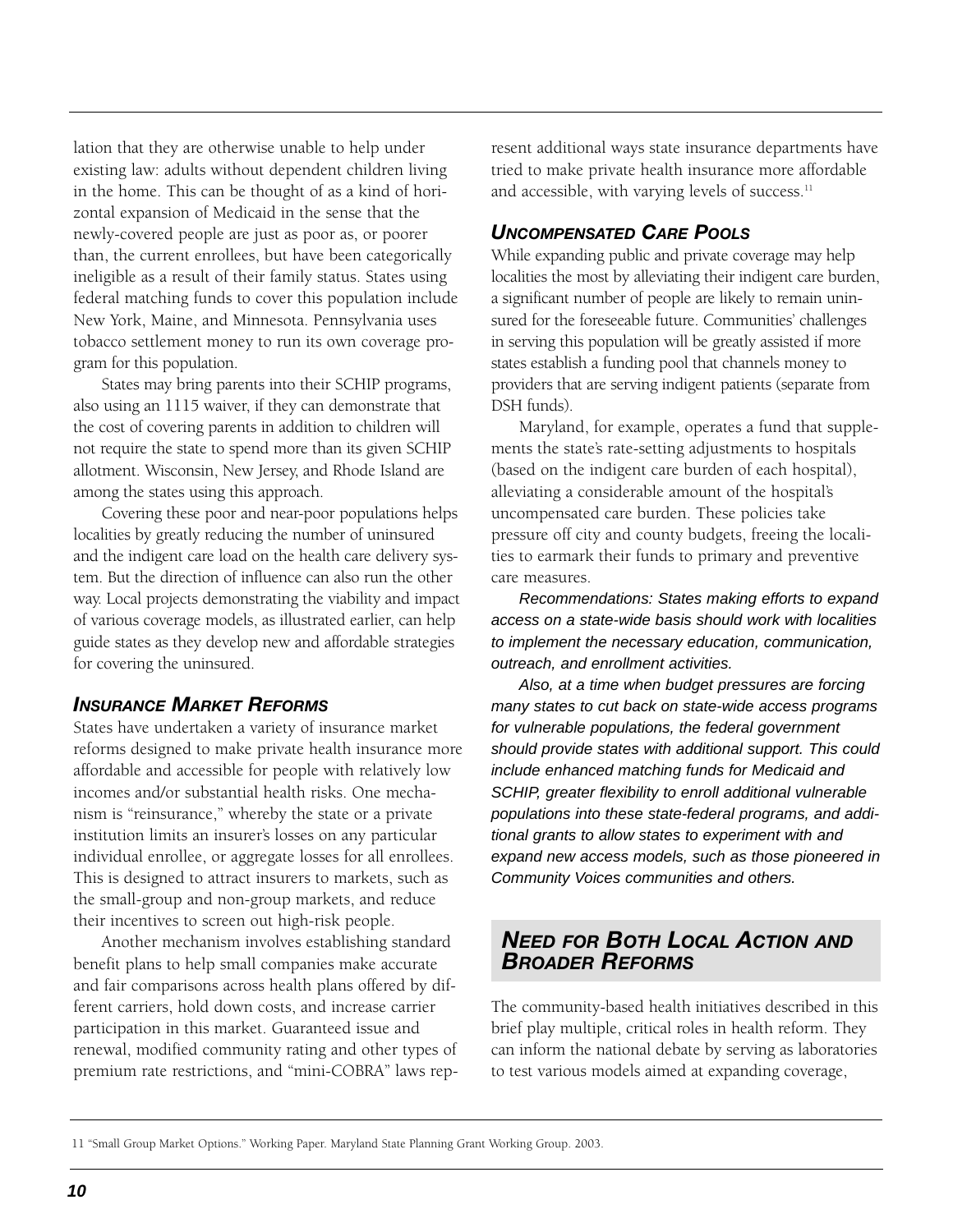improving health-related behaviors, and reducing barriers to care. Indeed, through Community Voices and other programs, localities are developing and illuminating "best practices" that can be replicated and expanded.

Yet while local health initiatives are immensely valuable, they have limitations. Counties and communitybased organizations have limited mechanisms for raising funds, and their income streams from public and private sources are generally vulnerable to political or economic fluctuations. Also, a community's ability to make lasting changes in access or delivery of health care depends on strong leadership, active constituencies, and other factors that vary from locality to locality.

Therefore, in the long term, local efforts must be undertaken in conjunction with broader health care reform at the national level. Such reform would include strategies to expand both coverage and access to care for low-income, vulnerable populations. National reform may take any number of directions.<sup>12</sup> At one end of the spectrum lie strategies that help lower-income people afford health coverage in the private insurance system. Under this approach, subsidies in the form of tax credits or vouchers are necessary to enable lower-income people to purchase insurance policies in the group or individual insurance markets. To avoid higher-risk people from being excluded through medical screening or exorbitant risk-based premiums, some combination of insurance regulations (guaranteed issue and renewal, rate restrictions), high-risk pools, reinsurance, and a purchasing exchange for people outside of employer-based coverage and government programs is necessary.

Toward the other end of the reform spectrum lie national health plans that rely more on public financing to ensure universal coverage and to control total health care spending. Health care providers (physicians, hospitals, etc.) may be private entities or owned/employed directly by the government. The financing mechanism could be payroll taxes, income taxes, or other revenue sources, and it may be combined with out-of-pocket payments (premiums, co-pays, deductibles). Decisions about provider reimbursement rates and capital expenditures could take place at the national, state, or even local levels. Other industrial nations offer many models of national health plans, and the United States could

develop one that best meets its own values and existing infrastructure.

Any comprehensive national reform must ensure a strong safety net and social services for those individuals and families – the homeless, undocumented immigrants – who continue to "fall into the cracks."

The current movement in the U.S. toward greater flexibility for states also presents options for health care reform at the state level. In fact, Maine has recently passed a comprehensive reform plan that is intended to bring universal coverage to that state. It involves a combination of public coverage expansions for additional groups of adults, the establishment of a group health plan that would be made available to small businesses, and premium subsidies tied to workers' incomes. Other methods for states to expand coverage – Medicaid/SCHIP expansion, insurance market reforms, uncompensated care pools – were described in the previous section. While these are important, relying on state reforms alone would result in access and coverage levels that are uneven across the nation, and vulnerable to cutbacks during economic slumps. Like local initiatives, state efforts do not substitute for comprehensive national reform.

Finally, it is important to remember that both state and national reforms are ultimately *implemented at the community level.* Local assessments are most effective for understanding people's needs – the first step toward addressing those needs. Expansions in state or national coverage programs still require education, outreach, and enrollment that take place at the local level. Strengthening the safety net requires that communities attract and support an adequate number and array of practitioners. Those communities that have developed the skill sets and capacities to effect change will be in a better position to institute, nurture, and sustain broader reforms.

<sup>12</sup> See Jack A. Meyer and Elliot K. Wicks. Covering America: Real Remedies for the Uninsured. Volumes I, II, and III. Economic and Social Research Institute. Washington, D.C. 2001-2003.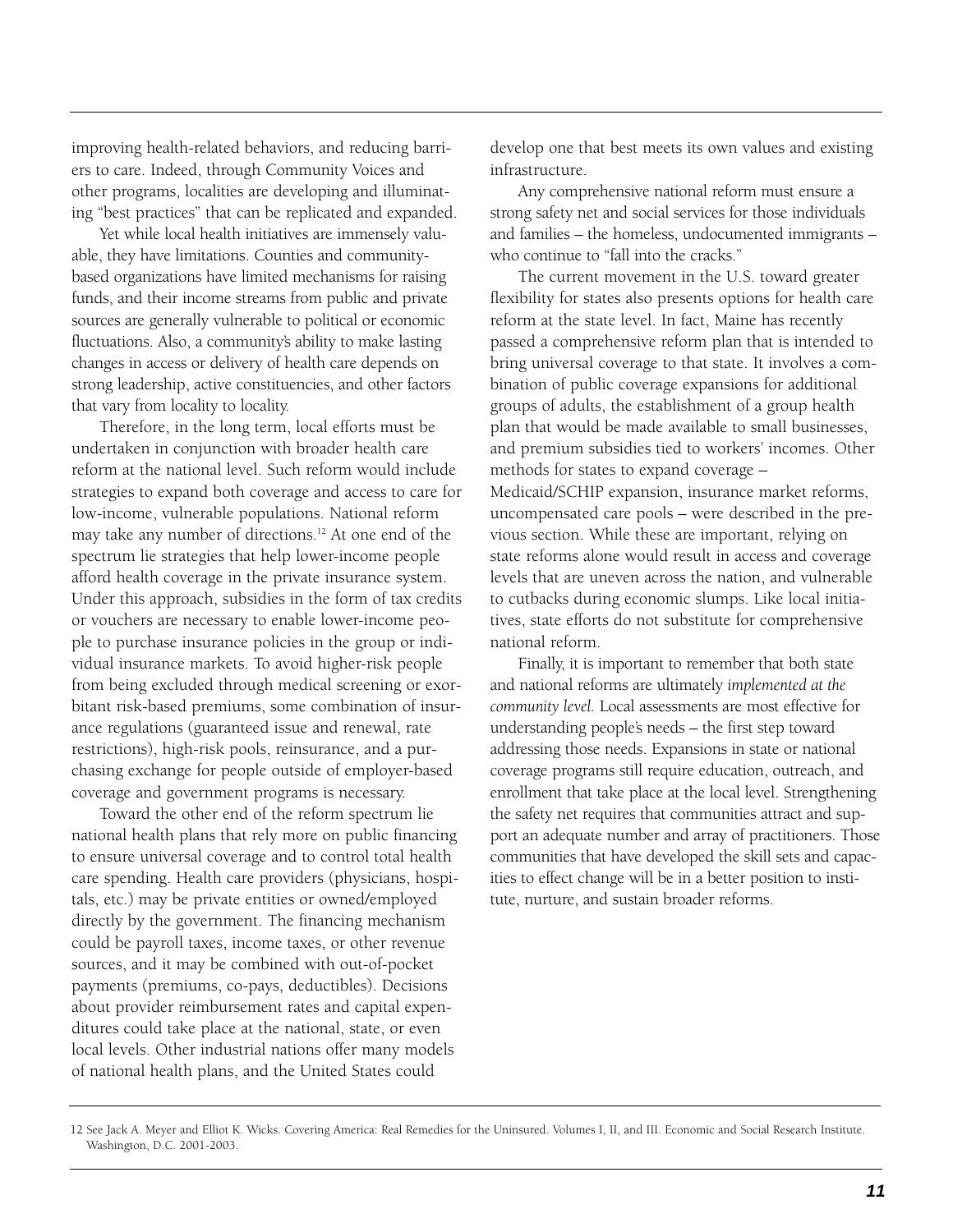# **COMMUNITY VOICES CONTACTS:**

#### **BALTIMORE COMMUNITY VOICES**

Nicole Rolley, Ph.D. Baltimore City Health Department *Director, Community Health Policy* 210 Guilford Avenue, 3rd Floor Baltimore, MD 21202 Phone: (410) 545-0823 Fax: (410) 396-1571 Nicole.Rolley@baltimorecity.gov

#### **COMMUNITY VOICES - EL PASO**

Lois Schorman Community Voices, Inc. 1100 North Stanton, Suite 701 El Paso, TX 79902 Phone: (915) 545-4810 Fax: (915) 545-2159 lschorman@cvelpaso.org

#### **COMMUNITY VOICES MIAMI**

Leda Perez, PhD The Collins Center for Public Policy, Inc. 150 E. Second Avenue Suite 709 Miami, FL 33131 Phone: 305-377-4484 Fax: 305-377-4485 lperez@collinscenter.org

#### **COMMUNITY VOICES NEW MEXICO**

Wayne Powell *Project Director* University of New Mexico School of Medicine MSC08 4600 1 University of New Mexico Albuquerque, NM 87131-0001 Phone: 505-272-4590 Fax: 505-272-4780 email: kkhalsten@salud.unm.edu

#### **COMMUNITY VOICES OAKLAND**

Deborah Zahn *Community Voices Oakland Project Director* 1320 Harbor Bay Parkway, #250 Alameda, CA 94502 Phone: (510) 769-2241 Fax: (510) 769-2247 dzahn@chcn-eb.org

#### **CRIHB/TURTLE HEALTH PLAN**

Andy Anderson Turtle Health Plan *Associate Director, Managed Care Services* 2033 Howe Ave., Suite 160 Sacramento, CA 95825 Phone: (916) 286-7215 Fax: (916) 679-6383 aanderson@crihb.ihs.gov

#### **DC COMMUNITY VOICES**

Linda Thompson DC Community Voices Collaborative 825 North Capitol Street, N.E., Room 3109, Third Floor Washington, D.C. 20002 Phone: (202) 442-9145 Fax: (202) 535-1710 lthompson@dchealth.com

#### **DENVER HEALTH COMMUNITY VOICES**

Elizabeth Whitley, R.N., Ph.D. Denver Health Community Voices *Project Director* 777 Bannock Street, MC7779 Denver, CO 80204 Phone: (303) 436-4071 Fax: (303) 436-4069 lwhitley@dhha.org

#### **FIRSTHEALTH COMMUNITY VOICES**

Lisa Hartsock FirstHealth of the Carolinas, Inc. *Administrative Director, FirstHealth* Community Health Services 155 Memorial Drive P.O. Box 3000 Pinehurst, NC 28374 Phone: (910) 215-1922 Fax: (910) 215-5054 lhartsock@firsthealth.org

#### **INGHAM COMMUNITY VOICES**

Bruce Bragg Ingham County Health Department P.O. Box 30161 5303 South Cedar Street Lansing, MI 48909 Phone: (517) 887-4311 Fax: (517) 887-4310 braggb@ingham.org

#### **NORTHERN MANHATTAN**

**COMMUNITY VOICES** Jacqueline Martinez, MPH 100 Haven Avenue, Suite 27C New York, NY 10032 Phone: (212) 304-7031 Fax: (212) 544-1905 jm721@columbia.edu

#### **VOICES OF DETROIT INITIATIVE**

Ms. Lucille Smith Voices of Detroit Initiative *Executive Director* 4201 St. Antoine Boulevard, University Health Center-9C Detroit, MI 48201 Phone: (313) 832-4246 Fax: (313) 832-4308 Slucille@med.wayne.edu

#### **WEST VIRGINIA COMMUNITY VOICES**

Dr. Nancy Tolliver West Virginia Higher Education Policy Commission *West Virginia Community Voices Project Director* 1018 Kanawha Boulevard, East Suite 1100 Charleston, WV 25301 Phone: (304) 558-0530 Fax: (304) 558-0532 symbol@citynet.net

#### **NATIONAL PROGRAM OFFICE**

Henrie M. Treadwell, Ph.D. *Senior Social Scientist* National Center for Primary Care Morehouse School of Medicine 720 Westview Drive, SW Atlanta, GA 30310-1495 Phone: (404) 756-8973 Htreadwell@msm.edu